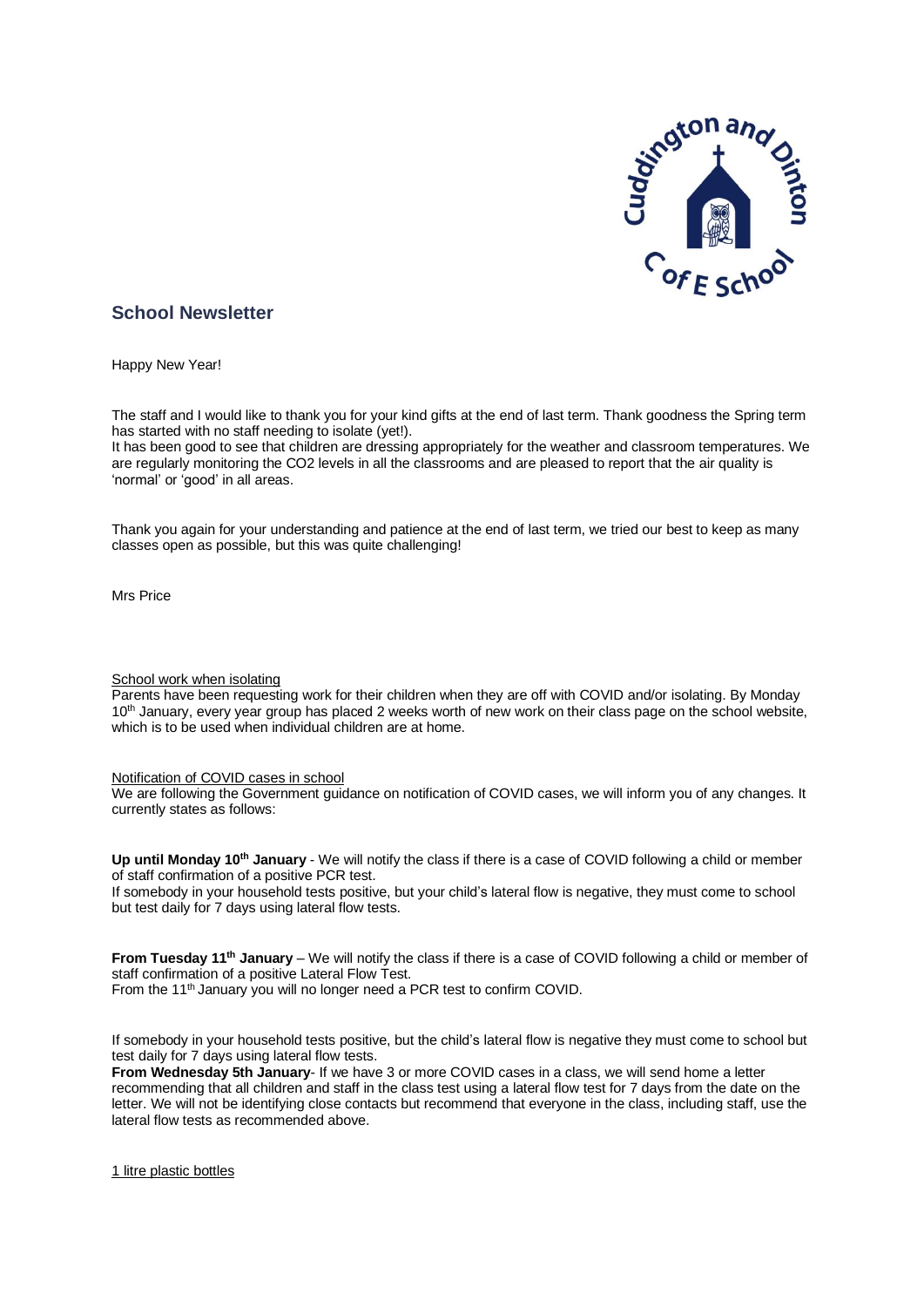Mr and Mrs Reed have worked hard on the recycled green house on the Junior site. However, they need more 1 litre plastic bottles. Please can you send in any clean bottles to either site.

#### Planting trees

The rest of the hedging saplings were delivered in the last week of the Autumn term. I have consulted the weather oracle (BBC Website!) and am proposing that the rest of the saplings are planted on **Saturday 15 th January from 1.30pm.**

You will need to bring your own spade and dress warmly with sturdy footwear. Children are welcome to help too, and we will provide biscuits! Mr Jackson and I expect that the planting will take about 1-2 hours if enough adults come to help. Thank you to those who came previously and hopefully we'll see you again.

#### Parking on both sites

It has been my pleasure to witness the parking at the beginning of the day on the Infants and the end of the day on the Juniors!

### Infant site

Please can I remind parents that under no circumstances should a car be parked blocking the flow of traffic to drop a child/children off. We turn a blind eye to parents pulling up on the yellow lines outside of the school to 'drop and go'. However, if you need to get out of the car to help your child, you need to find a safe place to park that doesn't obstruct the traffic.

#### Junior site

We have had several messages from parents about the problems with traffic jams by cars blocking the road whilst parents are waiting for their child/children to come out of school. Cars waiting at the green need to be parked so that traffic can still move round them. If you are blocking the road, an emergency vehicle cannot get through.

We do want to continue to allow children to walk to the green, but we may need to reconsider this if the traffic queues are causing a problem.

#### Echoes 9 at the Albert Hall

We hope to take a choir of 30 pupils (years 4, 5 and 6) to sing at the Albert Hall on Tuesday 29<sup>th</sup> March. These classes have been sent a letter today informing parents of rehearsals.

#### F4CADS

Next F4CADs meeting will be held at Cuddington site on Thursday 13th January at 7pm. All welcome, hope to see you there.

## Fully Funded courses

Impact Futures are delivering qualifications **FULLY FUNDED** to anyone aged 19+ and regardless of their employment status. The courses are specifically designed to raise knowledge and awareness of the subject area to support others, and can be completed by staff, volunteers, parents, friends, and family within the community. Mental Health Awareness, Awareness of Bullying, SEN & Disability, Understanding Autism, Behaviour That Challenges, Allergy Awareness. See attached flyer for further detail.

# School Link Worker from CAMHS

Please find attached a leaflet advertising parent support group: 'Walking with You" Children's Wellbeing Practitioner Buckinghamshire CAMHS

Important Dates -

| 10th January - Infant Tennis until Easter term |  |  |  |  |  |
|------------------------------------------------|--|--|--|--|--|
|------------------------------------------------|--|--|--|--|--|

- 11th January Open Day session for prospective parents Sept 2022
- 12th January Year 2 swimming until Easter term
- 13th January F4CADS Meeting at Cuddington
- 14th January Miss Sharon Dance Club starts on infant site
- 18th January Echoes school rehearsals